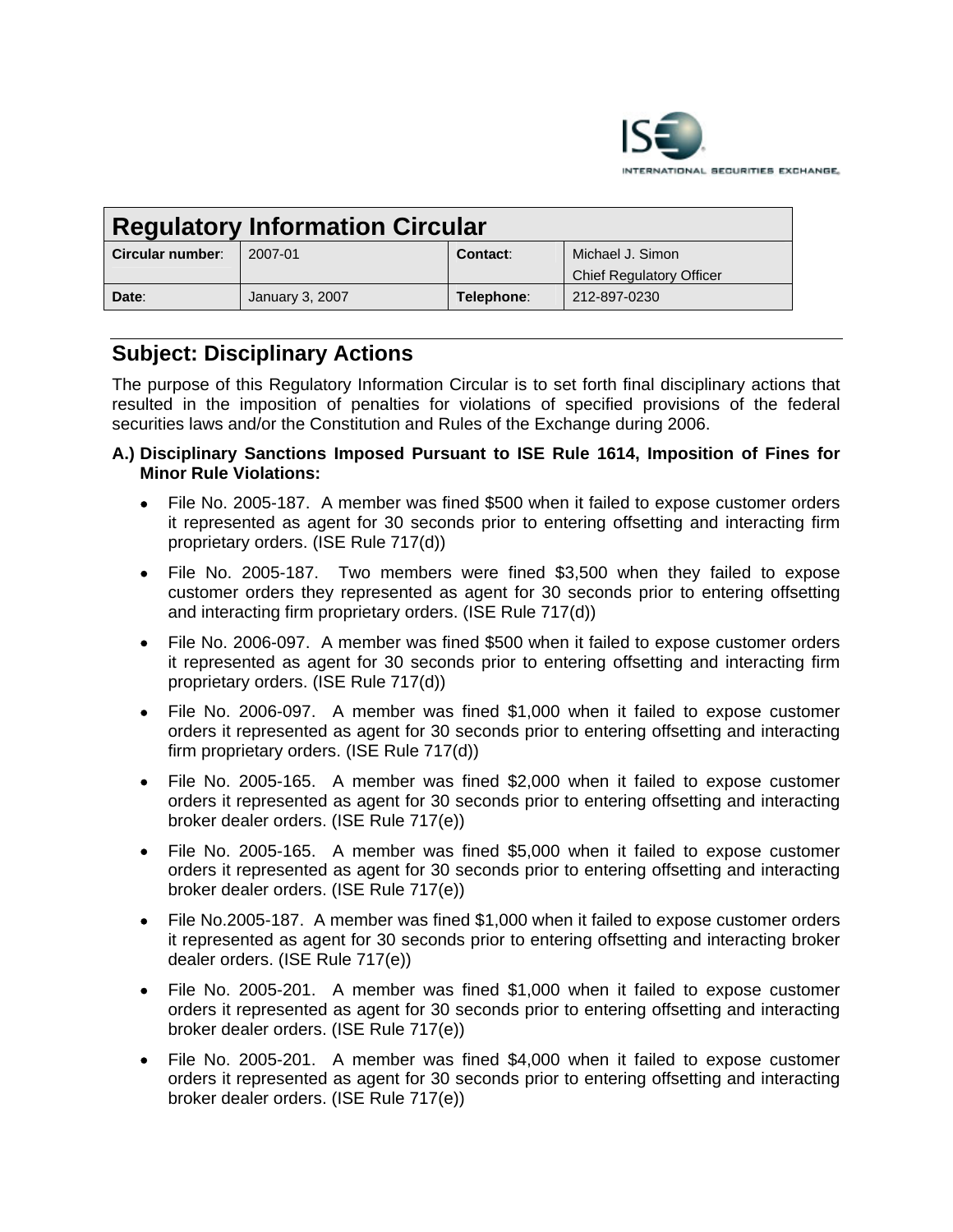• File No. 2006-054. A member was fined \$4,000 when it failed to expose customer orders it represented as agent for 30 seconds prior to entering offsetting and interacting broker dealer orders. (ISE Rule 717(e))

# **B.) Disciplinary Sanctions Imposed Pursuant to ISE Rule 1603, Letters of Consent:**

File Nos. 2003-0331-13; 2003-0530-03; 2003-0630-06; 2003-0829-04; 2004-0131-33; 2004- 0229-33; 2004-0331-33; 2004-0430-33; 2003-1121-22; 2003-1219-22; 2004-0116-22; 2004- 0220-22; 2004-0319-22; 2004-0416-22; 2004-0521-22; 2004-0618-22; 2004-0716-22; 2005-06; 2005-136; 2005-174; 2006-32; 2004-0331-26; 2004-0630-26; 2004-0930-26; 2004-39; 2004- 0331-27; 2004-0630-27; 2004-0930-27; 2004-40; 2005-57; 2005-109; 2005-158; 2004-0430-23; 2004-0531-23; 2004-0630-23; 2004-0731-21; 2004-0731-23; 2004-0831-21; 2004-0831-23; 2004-0930-21; 2004-0930-23; 2004-59; 2004-61; 2004-63; 2005-8; 2005-135; 2005-173; 2006- 30

Bear Wagner Specialists, LLC ("Bear Wagner") was fined \$125,000 for the following conduct:

Bear Wagner, as Primary Market Maker, failed to give priority to the highest bid and lowest offer, gave public customer orders a price inferior to the best price offered on the Exchange, failed to trade or release public customer orders within the prescribed time period which resulted in either no execution or an execution at a price inferior to the best bid or offer at the Exchange, failed to execute trades at a price at least as favorable as its own published quote, failed either to execute Public Customer Orders at a price that matched the National Best Bid or Offer or to send a Linkage Order to the other exchange(s) displaying the better price, and traded ahead of public customer orders. (ISE Rules 400; 713(b); 713(c); 713(e); 803(a); 803(c)(2); 804(d); SEC Rule 11Ac1-1)

Bear Wagner failed to preserve for a period of not less than three years the memorandum of each purchase or sale for Bear Wagner's account. Wagner failed to establish an adequate system to supervise persons associated with the firm to achieve compliance with Exchange Rules and the federal securities laws. Wagner failed to maintain documentation to identify the traders who executed transactions as a PMM on the Exchange and failed to document its supervisory activities relating to the firm's market making desk. (ISE Rules 401; 1400(a); SEC Rule 17a-4)

Bear Wagner, as Competitive Market Maker ("CMM"), failed to maintain continuous quotes in 60 percent of its appointed options classes, failed to participate on the opening rotation within 60 percent of its appointed options classes, failed to maintain a continuous quote in the expiring series of an option class during the month the series expired, and failed to maintain a continuous quote for all series within the same expiration month until the close of trading that day after having entered a quote in an options class to which it was appointed. (ISE Rule 804(e)(2))

Bear Wagner, as CMM, sent principal orders through the Linkage when the Exchange had declared a fast market. (ISE Rule 1901(b)(1))

Bear Wagner, as CMM, sent principal orders through the Linkage when it was not permitted to do so due to volume percentage restrictions. (ISE Rule 1904)

Bear Wagner, as CMM, submitted quotations that exceeded the spread quote differential both prior to and after the opening rotation. (ISE Rule 803(b)(4))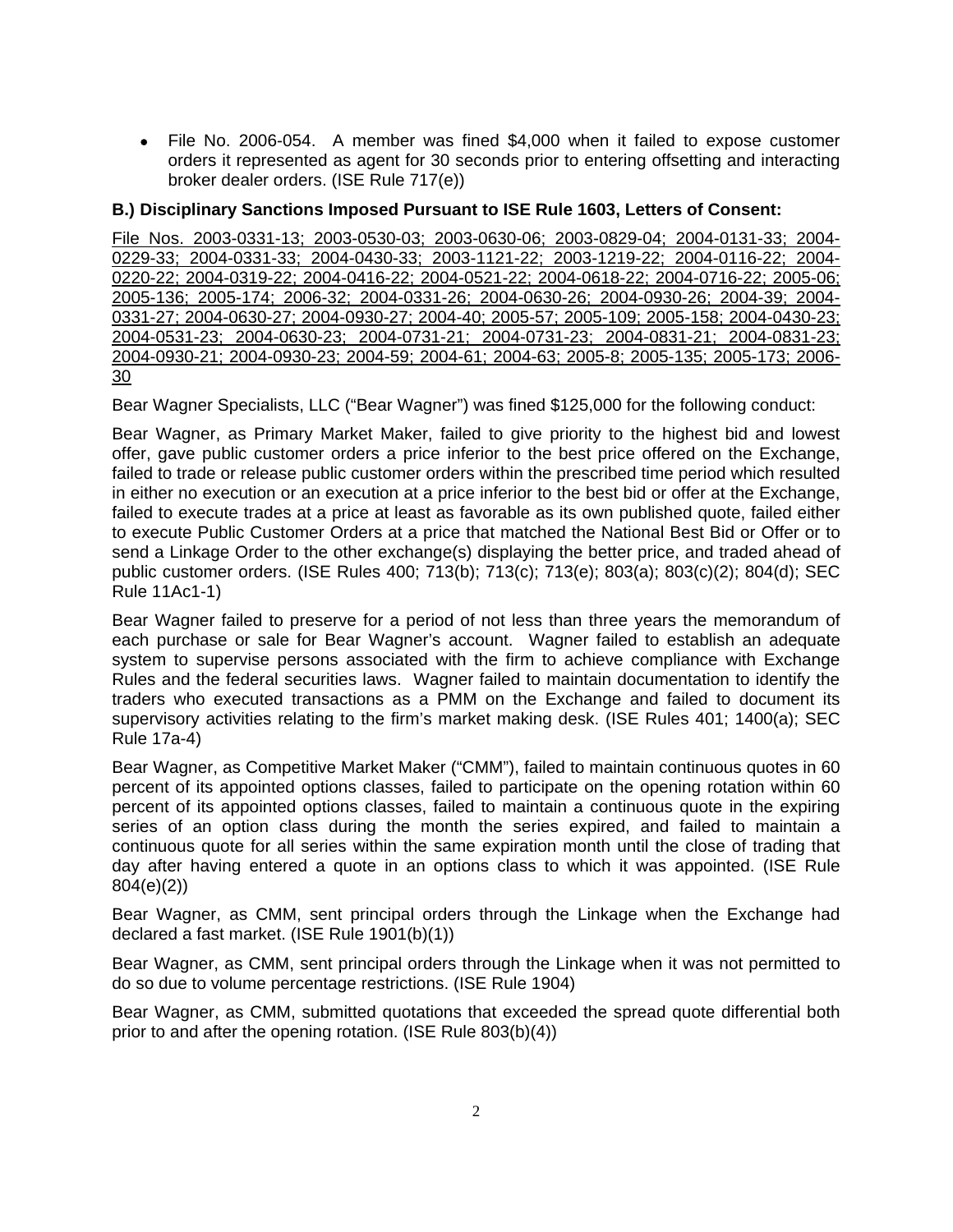## File No. 2003-0331-30; 2004-0430-30; 2004-0531-30; 2004-0630-30; 2004-0731-30; 2004- 0830-30

Citadel Derivatives Group LLC was fined \$10,000 for, as Competitive Market Maker, effecting transactions for its principal orders in options series at prices that were inferior to the National Best Bid or Offer. (ISE Rule 1902)

## File Nos. 2003-0930-15; 2004-0531-30; 2004-0630-30; 2004-0731-30; 2004-0830-30; 2004- 0930-30

Knight Financial Products LLC was fined \$15,000 for, as Primary Market Maker, failing to execute Public Customer Orders at a price that matched the National Best Bid or Offer or failing to send a Linkage Order to the other exchange(s) displaying the better price. (ISE Rule 803(c)(2))

#### File Nos. 2003-1121-22; 2003-1219-22; 2004-0116-22; 2004-0220-22; 2004-0319-22; 2004- 0416-22; 2004-0521-22; 2004-0618-22; and 2004-0716-22

BNP Paribas Securities Corp was fined \$10,000 for, as Competitive Market Maker, failing to maintain continuous quotes in 60 percent of its appointed option classes and within the expiring series of an option class during the month the series expired. (ISE Rule 804(e)(2))

## File Nos. 2004-0116-22; 2004-0220-22; 2004-0319-22; 2004-0416-22; 2004-0521-22; 2004- 0618-22; and 2004-0716-22

Geneva Trading LLC was fined \$10,000 for, as Competitive Market Maker, failing to maintain continuous quotes in 60 percent of its appointed option classes and within the expiring series of an option class during the month the series expired. (ISE Rule 804(e)(2))

## File Nos. 2004-0131-25; 2004-0229-25; 2004-0331-25; 2004-0430-25; 2004-0531-25; 2004- 0630-25; 2004-0731-25; 2004-0831-25; 2004-0930-25; 2004-03; 2004-20; 2004-37

Knight Financial Products LLC was fined \$5,000 for, as Competitive Market Maker, creating a locked or crossed market and failing to unlock or uncross that market or to direct a principal order through the Linkage to trade against the bid or offer that it locked or crossed. (ISE Rule 1903)

## File No. 2004-0131-33; 2004-0229-33; 2004-0331-33; 2004-0430-33; 2004-0531-33; 2004- 0630-33; 2004-0731-33; 2004-0831-33

Knight Financial Products LLC was fined \$60,000 for, as Primary Market Maker, failing to execute trades at a price at least as favorable as its own published quote, failing to trade or release public customer orders within the prescribed time period which resulted in either no execution or an execution at a price inferior to the best bid or offer at the Exchange, failing either to execute Public Customer Orders at a price that matched the National Best Bid or Offer or to send a Linkage Order to the other exchange(s) displaying the better price, and traded ahead of public customer orders. (ISE Rules 400; 803(a); 803(c)(2); 804(d); SEC Rule 11Ac1-1)

## File Nos. 2004-0331-27; 2004-0630-27; 2004-0930-27; 2004-40; 2005-109; 2005-158

Timber Hill LLC was censured and fined \$20,000 for, as Competitive Market Maker, sending principal orders through the Linkage when it was not permitted to do so due to volume percentage restrictions. (ISE Rule1904)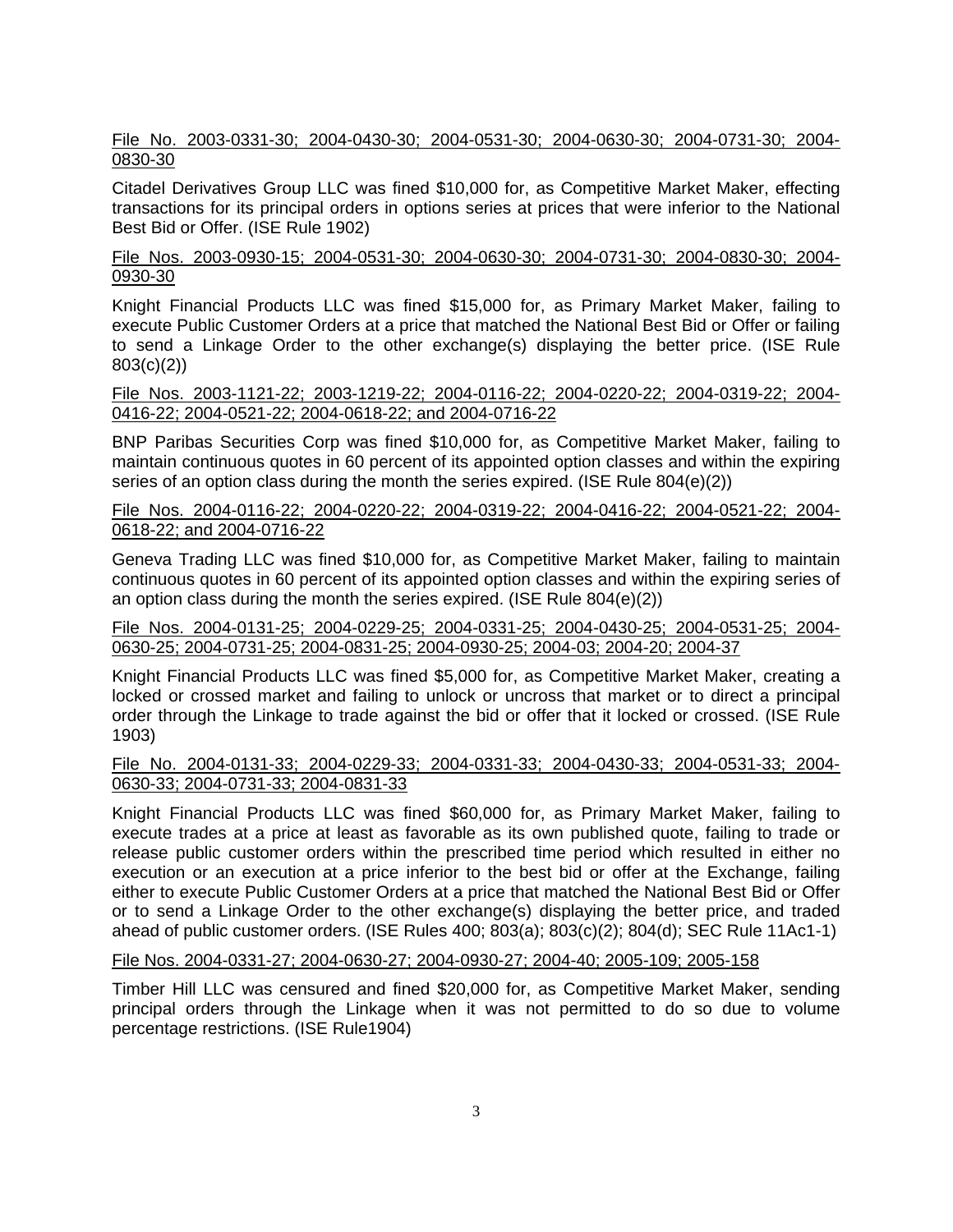## File Nos. 2004-0831-24; 2004-0930-24; 2004-12; 2004-49; 2004-51; 2005-10; 2005-137; 2005- 176; 2006-33

Timber Hill LLC was censured and fined \$45,000 for, as Primary Market Maker, failing to give the highest bid or lowest offer priority, providing customer orders with inferior prices, and failing to properly allocate executions to the ISE market place. (ISE Rules 713(b); 713(c); 713(e); 803(a); 804(d))

#### File No. 2004-0930-27; 2004-40; 2005-57

Morgan Stanley & Co., Incorporated was fined \$7,500 for, as Competitive Market Maker, sending principal orders through the Linkage when it was not permitted to do so due to volume percentage restrictions. (ISE Rule 1904)

#### File No. 2004-41

Knight Financial Products LLC was fined \$5,000 for, as Primary Market Maker, sending P/A Orders through the Linkage that did not reflect an unexecuted public customer order, sending P/A Orders through the Linkage when the corresponding public customer order had already been filled, and failing to pass executions of P/A Orders to public customer orders that had not yet been filled. (ISE Rule 400)

## File Nos. 2005-06; 2005-136; 2005-174; 2006-32

Geneva Trading LLC was fined \$15,000 for, as Competitive Market Maker, failing to maintain continuous quotes in 60 percent of its appointed options classes, failing to participate on the opening rotation within 60 percent of its appointed options classes, failing to maintain a continuous quote in the expiring series of an option class during the month the series expired, and failing to maintain a continuous quote for all series within the same expiration month until the close of trading that day after having entered a quote in an options class to which it was appointed. (ISE Rule 804(e)(2))

#### File Nos. 2005-06; 2005-136; 2005-174; 2006-32; 2006-82; 2006-130; 2006-173

UBS Securities LLC was fined \$25,000 for, as Competitive Market Maker, failing to participate on the opening rotation within 60 percent of its appointed options classes, failing to maintain a continuous quote in the expiring series of an option class during the month the series expired, and failing to maintain a continuous quote for all series until the close of trading that day. (ISE Rule 804(e)(2))

#### File Nos. 2005-10; 2005-137

UBS Securities LLC was fined \$30,000 for, as Primary Market Maker, failing to give priority to the highest bid and lowest offer, giving public customer orders a price inferior to the best price offered on the Exchange, failing to give priority to Public Customer Orders that represented the best quotation on the Exchange, failing to properly allocate executions to the ISE market place, and trading ahead of a public customer order. (ISE Rules 400; 713(b); 713(c); 713(e); 803(a); 804(d))

#### File No. 2005-59

Deutsche Bank Securities, Inc. was fined \$5,000 for, as Primary Market Maker, sending P/A Orders through the Linkage that did not reflect an unexecuted public customer order, and failing to pass executions of P/A Orders to public customer orders that had not yet been filled. (ISE Rule 400)